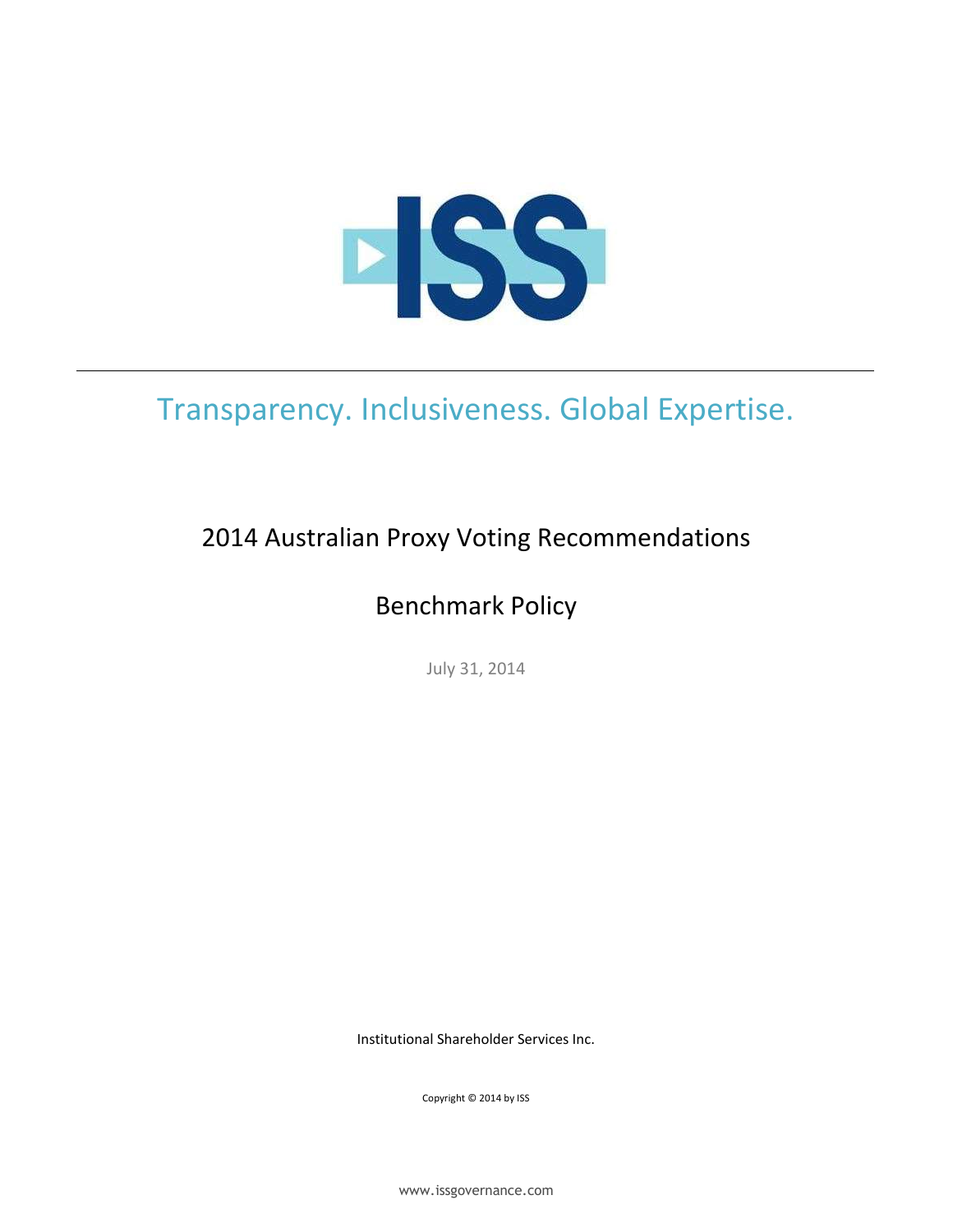

## ISS' 2014 Australian Proxy Voting Recommendations

## **Benchmark Policy**

## Effective for Meetings on or after October 1, 2014 Published July 31, 2014

The following guidelines apply to ASX-registered issuers and those entities listed on the ASX and domiciled in countries not covered by a separate ISS policy.

## **TABLE OF CONTENTS**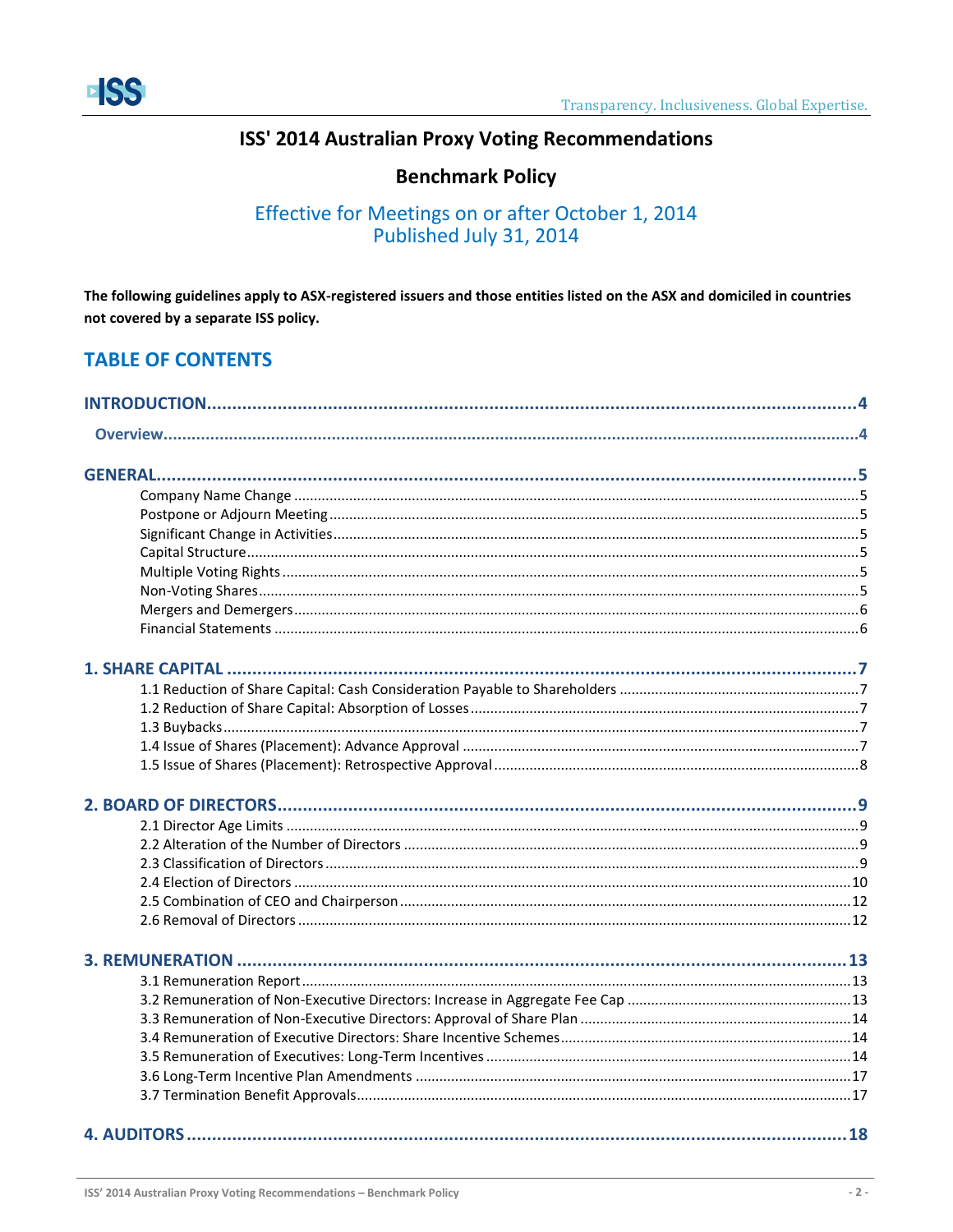| 4.1 Reappointment of Auditor, and Authorization for the Directors to Set Auditor's Remuneration  18 |  |
|-----------------------------------------------------------------------------------------------------|--|
|                                                                                                     |  |
|                                                                                                     |  |
|                                                                                                     |  |
|                                                                                                     |  |
|                                                                                                     |  |
|                                                                                                     |  |
|                                                                                                     |  |
|                                                                                                     |  |
|                                                                                                     |  |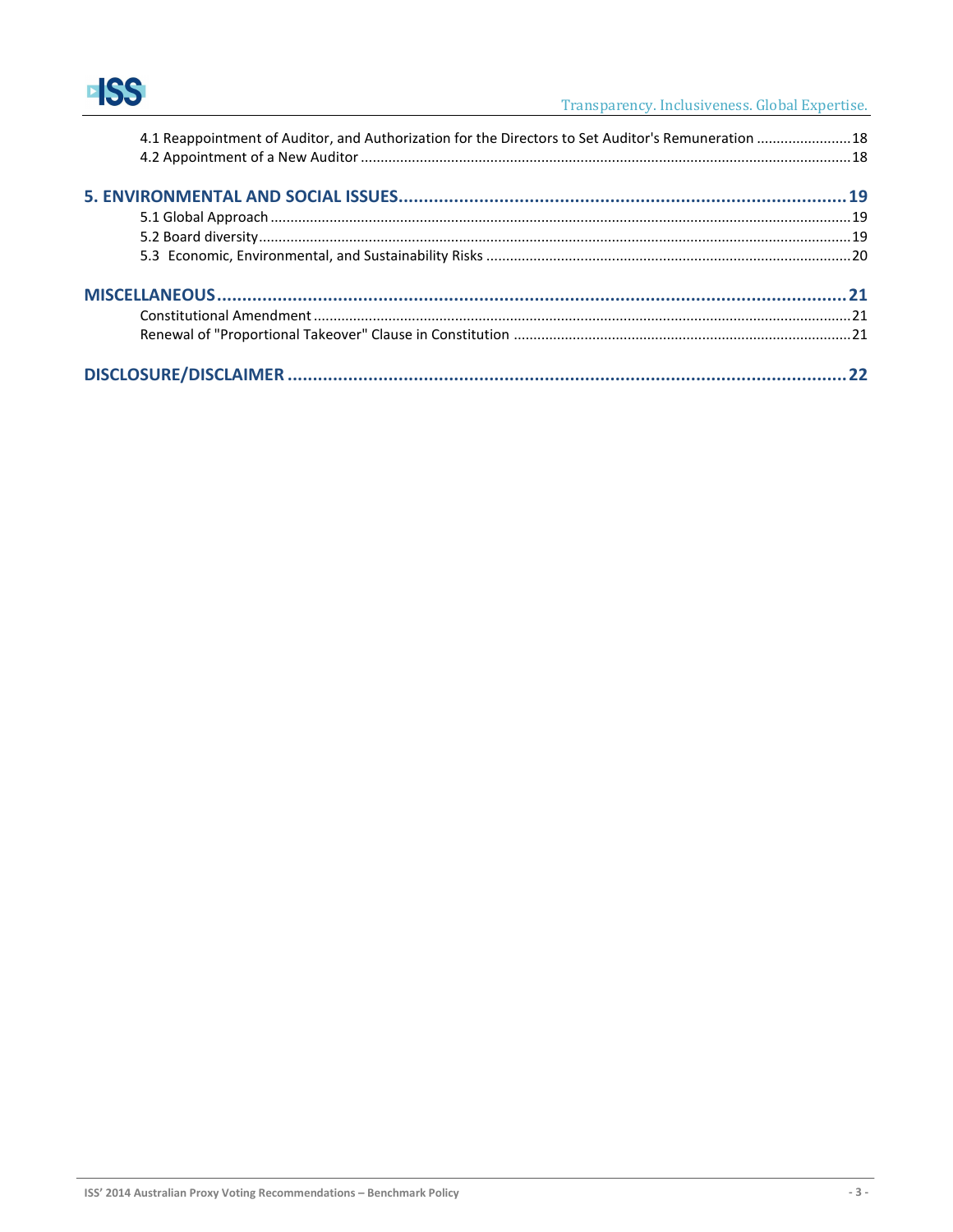## <span id="page-3-0"></span>**INTRODUCTION**

The principle underpinning all ISS' recommendations is that shareholders are the owners of listed companies.<sup>1</sup> As such, they are entitled to assess every resolution that seeks their approval in terms of how it affects their interests as the owners of the company.

## <span id="page-3-1"></span>**Overview**

 $\overline{a}$ 

Regularly occurring agenda items include:

- Consideration of the financial statements and reports (not normally a voting item);
- Election of directors;
- Non-binding vote on the remuneration report;
- Approving issue of equity securities to directors;
- Approving an increase in the aggregate non-executive director fee cap;
- Approving changes to the company's constitution (requiring a 75-percent majority of votes cast).

 $^1$  The same principles will be applied to listed entities that are not 'pure' companies, such as trusts and stapled securities.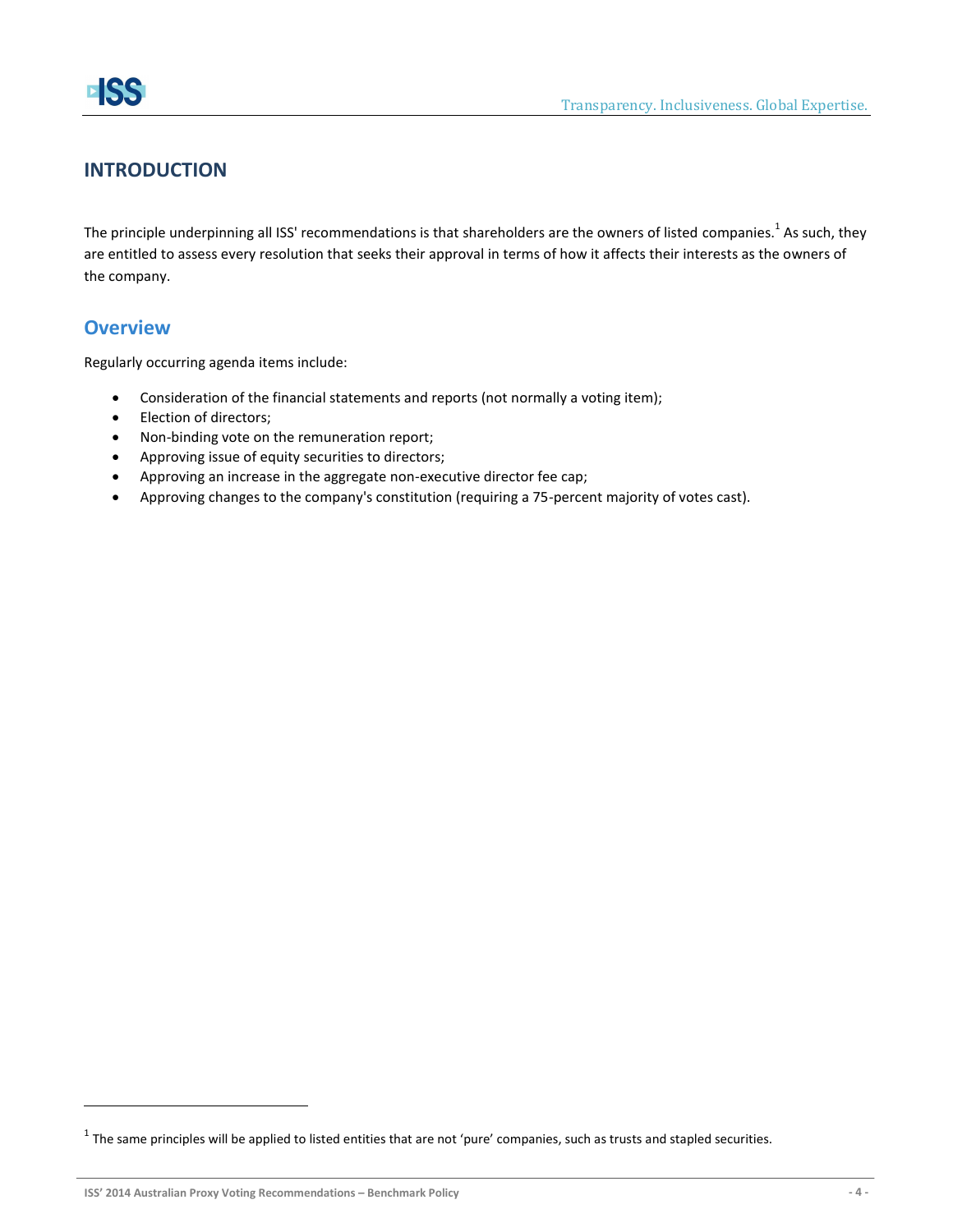## <span id="page-4-0"></span>**General**

### <span id="page-4-1"></span>**Company Name Change**

#### **ISS Recommendation: Generally For**

ISS views decisions about the company name as best left to management. Typically, name changes are proposed to align the company name more closely with its primary businesses and activities and/or to simplify the company name. Such changes are usually made without detracting from market recognition of the company's identity and activities.

## <span id="page-4-2"></span>**Postpone or Adjourn Meeting**

#### **ISS Recommendation: Generally Against**

Generally vote against proposals to provide management with the authority to adjourn an annual or special meeting as a change to the company constitution, absent compelling reasons to support the proposal.

Vote for proposals that relate specifically to soliciting votes for a merger or transaction if supporting that merger or transaction. Vote against proposals if the wording is too vague or if the proposal includes "new business."

## <span id="page-4-3"></span>**Significant Change in Activities**

#### **ISS Recommendation: Generally For**

ISS generally recommends for resolutions to change the nature or scale of business activities (ASX Listing Rule 11.1) provided the notice of meeting and explanatory statement provide a sound business case for the proposed change.

## <span id="page-4-4"></span>**Capital Structure**

Capital structures are generally non-contentious in Australia. Each fully paid ordinary share carries one vote on a poll and equal dividends. Partly paid shares, which are rare, normally carry votes proportional to the percentage of the share paidup. Companies may also issue redeemable shares, preference shares, and shares with special, limited, or conditional voting rights. Shares with differing amounts of votes constitute different classes of shares, but, in practice, shares with limited or enhanced voting rights are seldom, if ever, seen in Australia outside of a handful of externally managed infrastructure entities.

## <span id="page-4-5"></span>**Multiple Voting Rights**

#### **ISS Recommendation: Generally Against**

ISS will recommend against proposals to create a new class of shares with superior voting rights.

Shareholders are better off opposing dual-class proposals on the grounds that they contribute to the entrenchment of management and allow for the possibility of management acquiring superior voting shares in the future. Empirical evidence also suggests that companies with simple capital structures also tend toward higher valuation because they are easier for investors to understand.

## <span id="page-4-6"></span>**Non-Voting Shares**

#### **ISS Recommendation for introduction: Case-by-Case**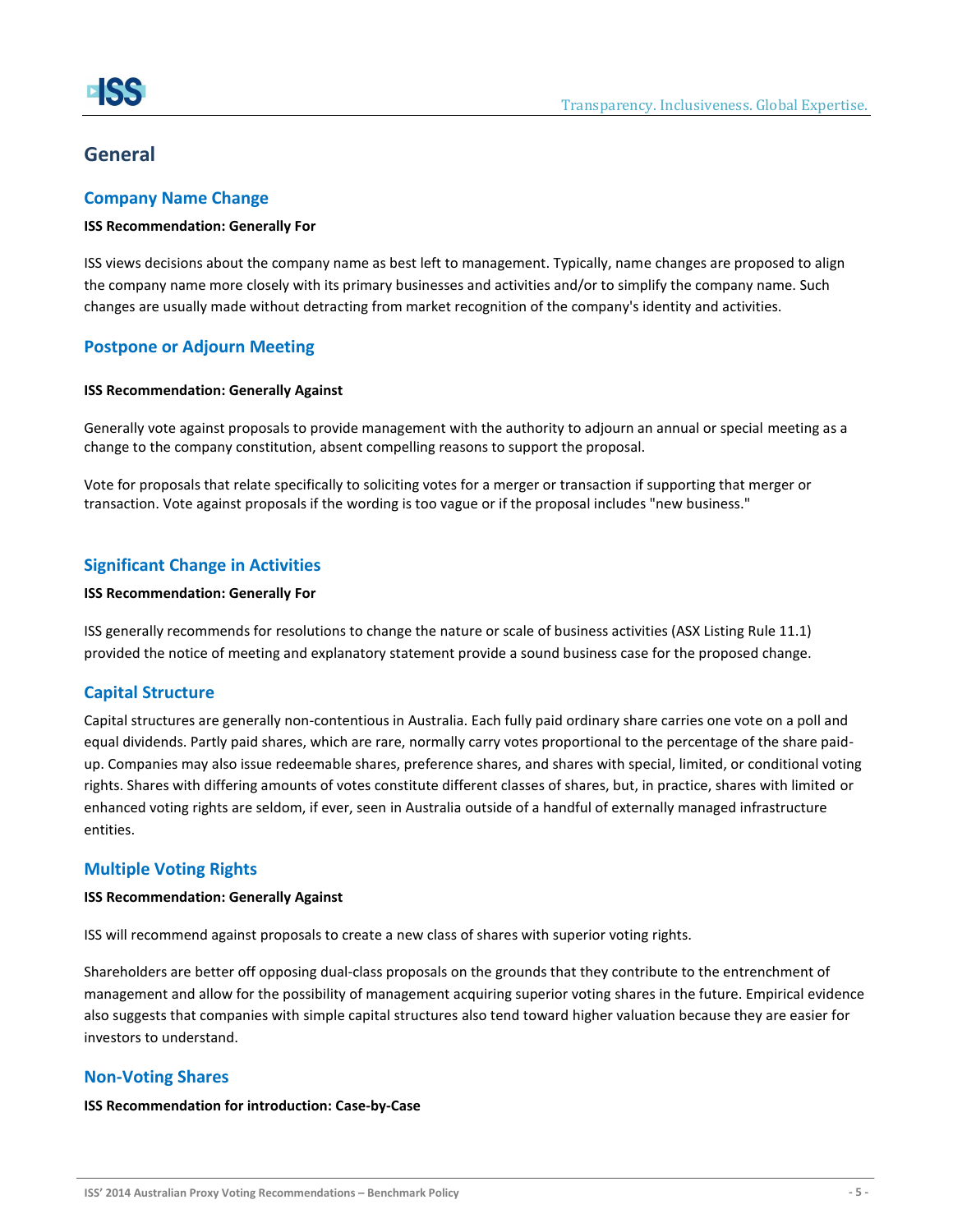#### **ISS Recommendation for cancellation: Generally For**

ISS will recommend for proposals to create a new class of non-voting or subvoting shares only if:

- It is intended for financing purposes with minimal or no dilution to current shareholders;
- It is not designed to preserve the voting power of an insider or significant shareholder.

#### <span id="page-5-0"></span>**Mergers and Demergers**

#### **ISS Recommendation for introduction: Case-by-Case**

ISS will generally recommend for mergers and acquisitions, and demergers/spinoffs, unless:

- The impact on earnings or voting rights for one class of shareholders is disproportionate to the relative contributions of the group;
- The company's structure following the acquisition or merger does not reflect good corporate governance;
- There are concerns over the process of negotiation that may have had an adverse impact on the valuation of the terms of the offer.

ISS will recommend against if the company does not provide sufficient information upon request to make an informed voting decision.

#### <span id="page-5-1"></span>**Financial Statements**

#### **ISS Recommendation: Generally For**

ISS will recommend for approval of financial statements and director and auditor reports, unless:

- There are concerns about the accounts presented or the audit procedures used;
- The company is not responsive to shareholder questions about specific items that should be publicly disclosed.

Australian companies are not required to submit their annual accounts and reports to a shareholder vote.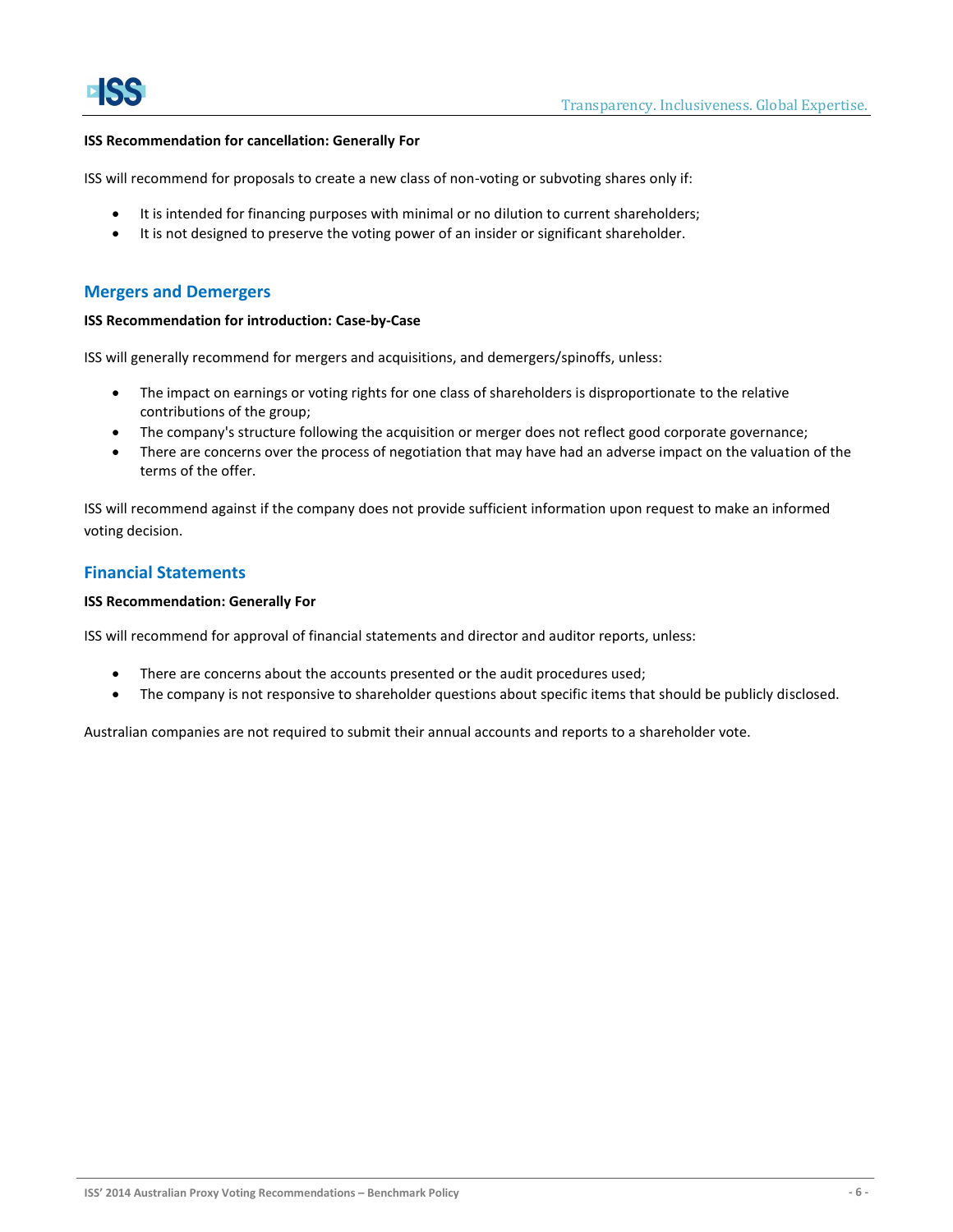## <span id="page-6-0"></span>**1. SHARE CAPITAL**

## <span id="page-6-1"></span>**1.1 Reduction of Share Capital: Cash Consideration Payable to Shareholders**

#### **ISS Recommendation: Generally For**

A company's decision to reduce its share capital, with an accompanying return of funds to shareholders, is usually part of a capital-management strategy. It is commonly an alternative to a buyback or a special dividend.

Such a reduction is normally effected proportionately against all outstanding capital, and therefore does not involve any material change relative to shareholder value. Thus, ISS generally recommends that shareholders vote for these proposals.

## <span id="page-6-2"></span>**1.2 Reduction of Share Capital: Absorption of Losses**

#### **ISS Recommendation: Generally For**

This type of capital reduction does not involve any funds being returned to shareholders. A company may take this action if its net assets are in danger of falling below the aggregate of its liabilities and its stated capital. ISS usually supports such proposals as they are considered to be routine accounting measures.

## <span id="page-6-3"></span>**1.3 Buybacks**

#### **ISS Recommendation: Generally For**

ISS generally recommends for requests to repurchase shares, unless:

- There is clear evidence available of past abuse of this authority;
- It is a selective buyback, and the notice of meeting and explanatory statement does not provide a sound business case for it.

ISS considers the following conditions in buyback plans: limitations on a company's ability to use the plan to repurchase shares from third parties at a premium; limitations on the exercise of the authority to thwart takeover threats; and a requirement that repurchases be made at arms-length through independent third parties.

Some shareholders object to companies repurchasing shares, preferring to see extra cash invested in new businesses or paid out as dividends. ISS considers that, when timed correctly, buybacks are a legitimate use of corporate funds and can add to long-term shareholder returns.

## <span id="page-6-4"></span>**1.4 Issue of Shares (Placement): Advance Approval**

#### **ISS Recommendation: Case-by-Case**

The ASX Listing Rules contain a general cap on non-pro rata share issues of 15 percent of total equity in a rolling 12-month period. Listing Rule 7.1 allows shareholders to vote to carve out from the "15-percent-in-12-months" cap a particular, proposed issue of shares. If shareholders vote to approve this type of resolution, then the share allotments in question will not be counted in calculating the 15-percent-in-12-months cap for the company.

Vote case-by-case on all requests taking into consideration: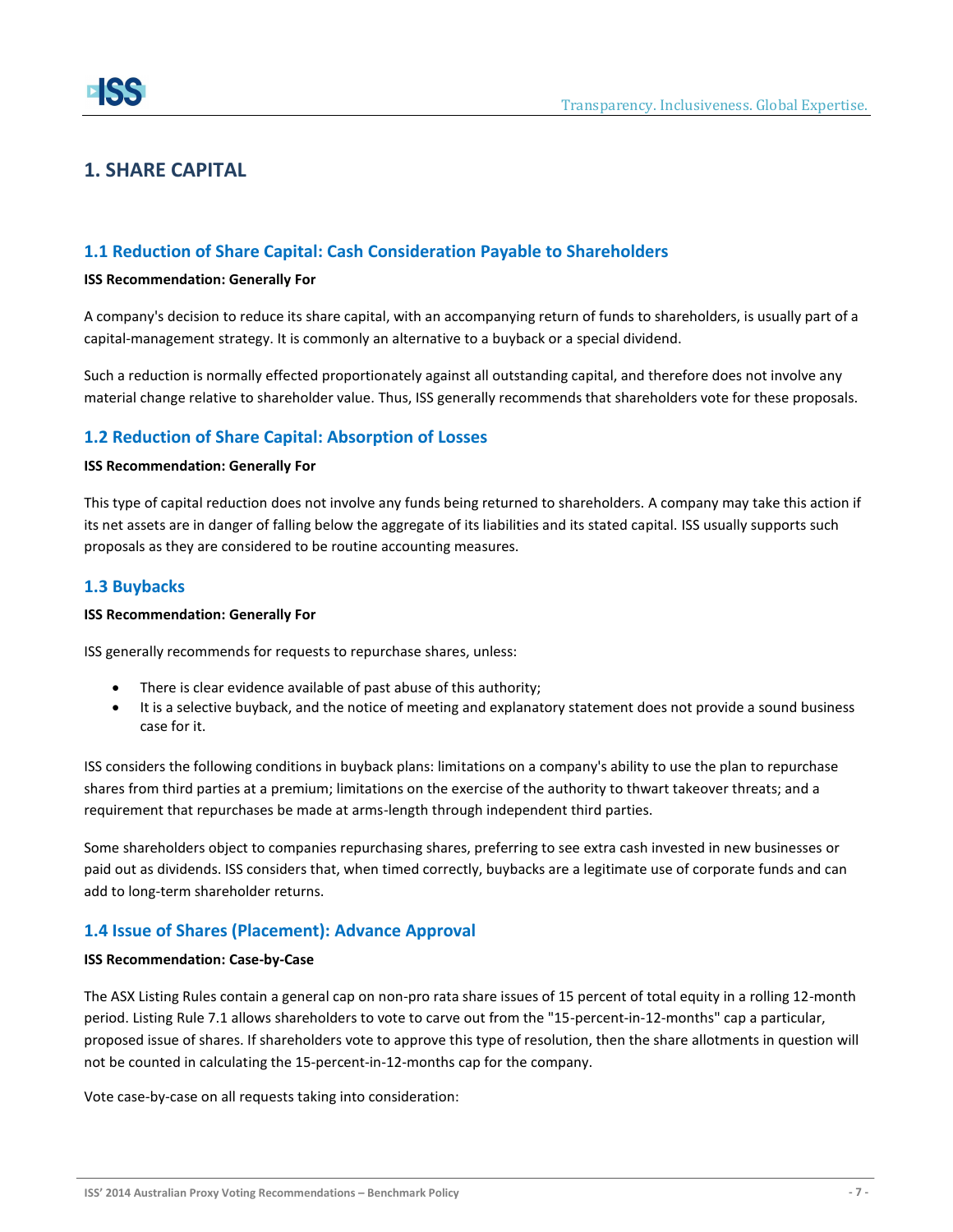

- - Dilution to shareholders;
	- In some cases, companies may need the ability to raise funds for routine business contingencies without the expense of carrying out a rights issue. Such contingencies could include the servicing of option plans, small acquisitions, or payment for services. When companies make issuance requests without preemptive rights, shareholders not participating in the placement will suffer dilution. While conventions regarding this type of authority vary widely among countries, ISS routinely supports issuance requests without preemptive rights for up to 20 percent of a company's outstanding capital;
	- Discount/premium in purchase price to the investor;
	- Use of proceeds;
	- Any fairness opinion;
	- Results in a change in control;
	- Financing or strategic alternatives explored by the company;
	- Arms-length negotiations;
	- Conversion rates on convertible equity (if applicable).

## <span id="page-7-0"></span>**1.5 Issue of Shares (Placement): Retrospective Approval**

### **ISS Recommendation: Case-by-Case**

Listing Rule 7.4 allows shareholders to vote to carve out from the 15-percent-in-12-months cap an issue of shares made some time in the previous 12 months. If shareholders vote to approve this type of resolution, then the share allotments in question will not be counted in calculating the 15-percent in-12-months cap for the company.

Australian companies routinely seek approval of previous share distributions. As long as the prior issuances conform to ISS guidelines on share issuances in terms of dilution (see above), ISS routinely recommends in favor of such proposals.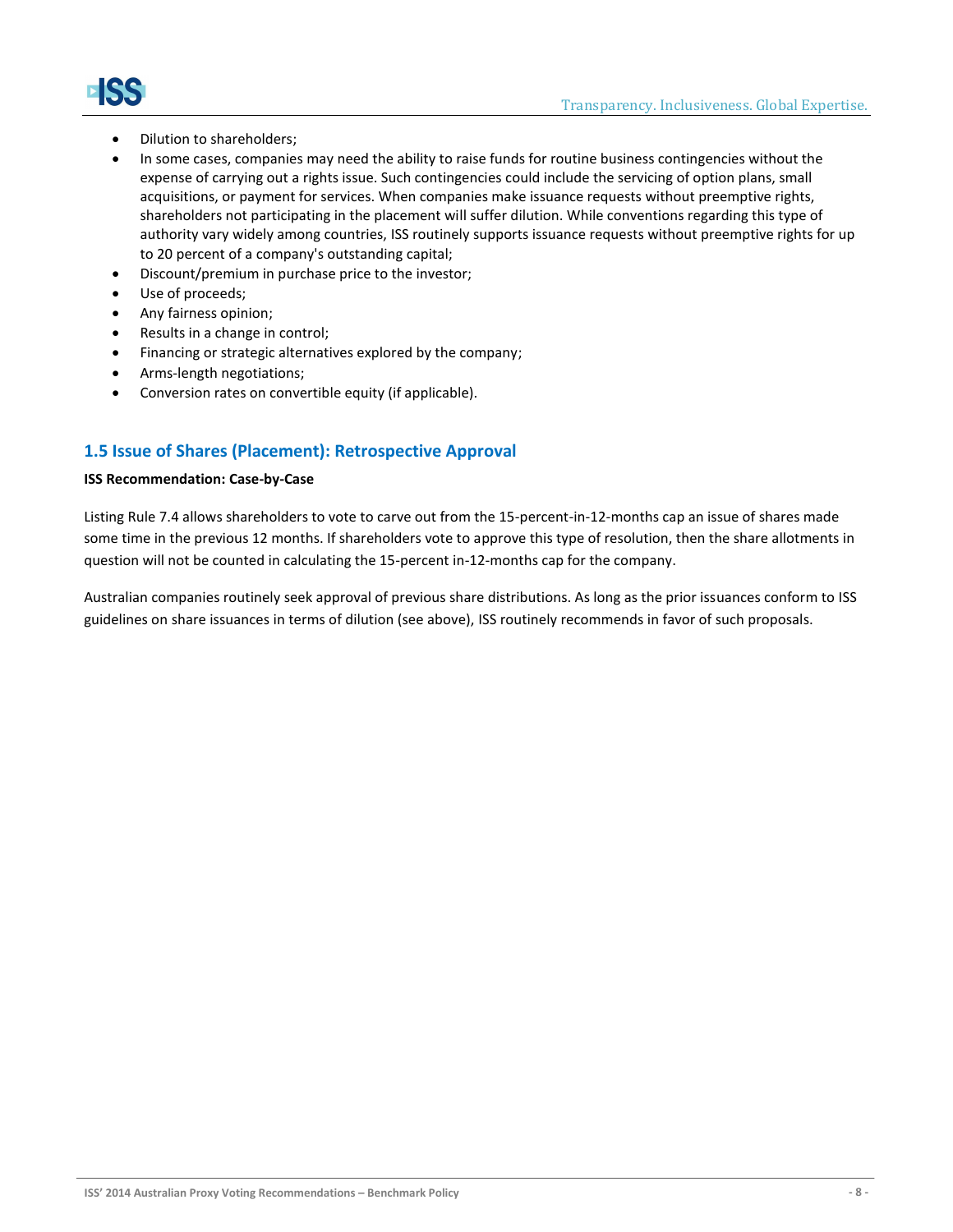## <span id="page-8-0"></span>**2. BOARD OF DIRECTORS**

## <span id="page-8-1"></span>**2.1 Director Age Limits**

#### **ISS Recommendation: Generally Against**

The Australian Corporations Act no longer includes an age limit for directors of public companies. ISS supports resolutions seeking to remove the age limitation contained in companies' constitutions in order to bring them in line with the Australian Corporations Act.

ISS considers that age should not be the sole factor in determining a director's value to a company. Rather, each director's performance should be evaluated on the basis of his or her individual contribution and experience. As long as directors are able to fulfill their fiduciary responsibility to shareholders, ISS does not consider they should be disqualified from remaining in office.

## <span id="page-8-2"></span>**2.2 Alteration of the Number of Directors**

#### **ISS Recommendation: Case-by-Case**

The Australian Corporations Act requires a minimum of three directors for public companies. There is no maximum limit set out in the Act, although company constitutions may set a maximum limit. ISS considers these proposals on a case-by-case basis, but is generally supportive of resolutions that set a maximum limit on board size.

ISS generally recommends AGAINST resolutions that seek to remove any maximum limit on board size.

All proposals to alter board size during a proxy fight or other possible contests for control should be opposed. Allowing directors to alter the terms of a contest while it is under way is not in shareholders' interests, as this tactic could be used to thwart a takeover that is in shareholders' interests.

## <span id="page-8-3"></span>**2.3 Classification of Directors**

ISS classifies directors as executive, non-independent non-executive, or independent non-executive. ISS' definition of an independent director uses the Financial Services Council (FSC, formerly the Investment and Financial Services Association or IFSA) definition as its core. The FSC definition closely reflects the definition used by the ASX Corporate Governance Council. The FSC defines an independent director as a non-executive director who:

- Is not a substantial shareholder (or an executive or associate of a substantial shareholder) of the company;
- Has not within the last three years been employed by the company in an executive capacity, or been a director after ceasing to hold any such employment;
- Has not within the last three years been a principal or employee of a material professional adviser or material consultant to the corporate group;
- Is not a material supplier/customer of the corporate group (or an executive or associate of a material supplier/customer);
- Does not have a material contractual relationship with the corporate group;
- Is free from any other interest and any business or other relationship with the corporate group.

ISS interprets this definition as follows:

#### Substantial Shareholders

A "substantial" shareholder is a shareholder controlling 5 percent or more of the voting rights in the company.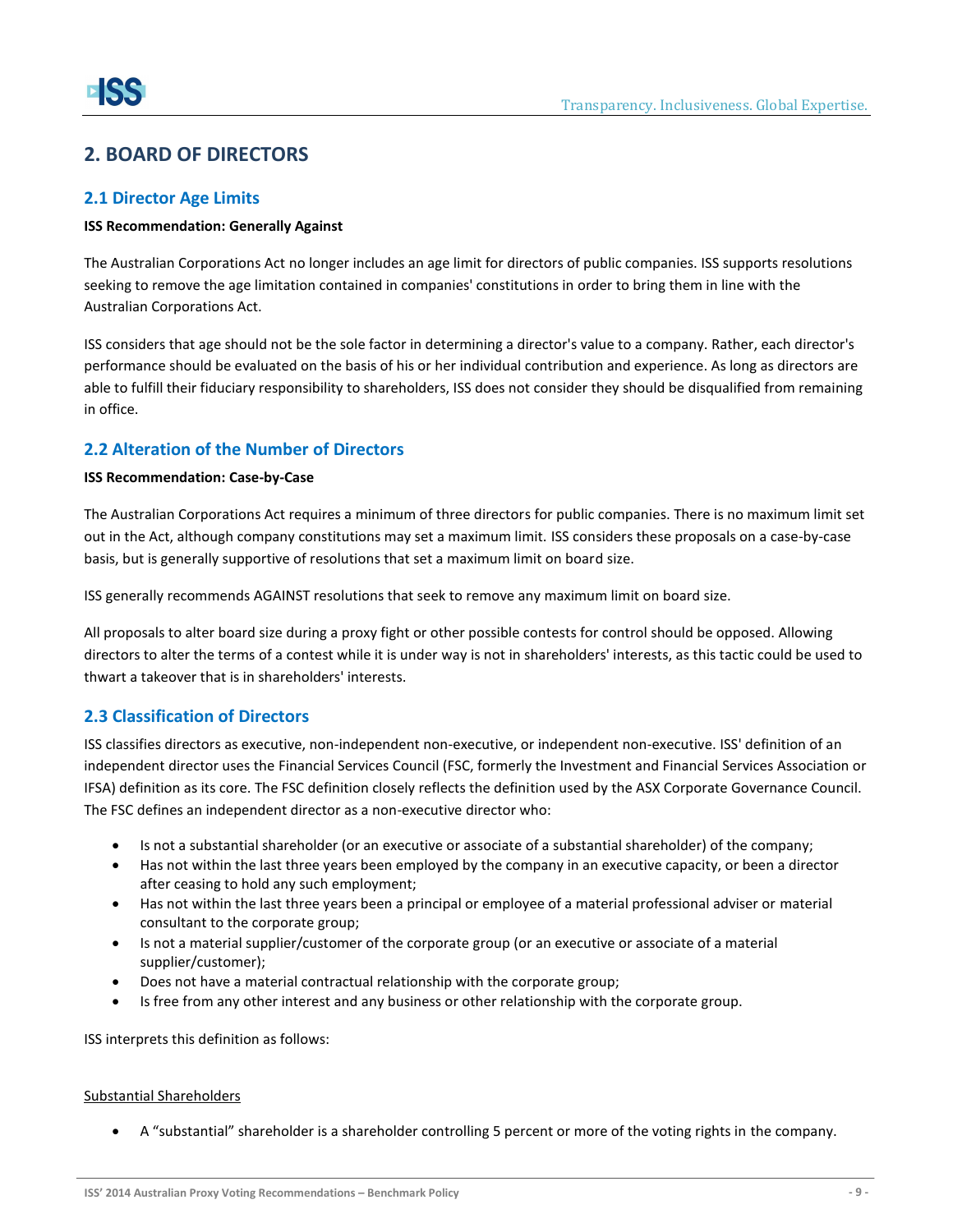

 Where a person is a non-executive director of a substantial shareholder, he or she is classified as independent (unless a separate reason exists for classifying as non-independent). However, if the person is specifically designated as a representative of the substantial shareholder, he or she is classified as non-independent.

#### Former Executives

 The three-year rule is treated as a genuine "cooling off" period. Therefore, a non-executive director is treated as affiliated if he or she has previously been employed in an executive capacity by the company or another group member, and there was not a period of at least three years between ceasing such employment and serving on the board.

#### Advisers, Suppliers, Customers, Close Family Ties

Where a person is a non-executive director of a material adviser/supplier/customer, and not a major shareholder (or partner) in the material adviser/supplier/customer, he or she is classified as independent, (unless a separate reason exists for classifying as non-independent).

 The materiality threshold for transactions is A\$500,000 per annum for large advisers/suppliers/customers and A\$50,000 per annum for small advisers/suppliers/customers. "Large" advisers include all major law, accounting, and investment banking firms. These thresholds are assessed by looking at transactions during the three most recent financial years.

#### Residual

- A company founder is classified as non-independent under the "residual" category (other interests or relationships) even if he or she is no longer a substantial shareholder.
- A relative (or a person with close family ties) of a substantial shareholder, or of a current or former executive, is classified as non-independent under the residual category.
- If the company's annual report classifies a director as non-independent without further information, he or she is classified as non-independent under the residual category.
- There is no hard and fast rule about tenure (length of time on the board) impacting independence. However, a non-executive director who has served 12 or more years may be classified as non-independent under the residual category.

## <span id="page-9-0"></span>**2.4 Election of Directors**

ISS considers the overall composition of the board, and of the audit, remuneration, risk (if applicable), and nomination committees, as well as individual directors' attendance records.

As a matter of best practice, the board of a listed entity should also have a committee or committees to oversee risk. Such a committee(s) could be a stand-alone risk committee, a combined audit and risk committee or a combination of board committees addressing different elements of risk. ISS will include the level of disclosure related to a risk committee in our reports as additional information to institutional investors. Under certain circumstances, ISS may consider such disclosure in our vote recommendations on election of directors, as warranted.

In addition, ISS will include the disclosure provided by the company in a Skills Matrix of the board's composition. The skills matrix need not be prospective; instead it could be retrospective; which may alleviate commercial confidentiality issues around disclosure. Generally the skills matrix will identify the gaps in skills by the board to address the company's business strategy. ISS will include such disclosure in our reports as additional information to institutional investors. Under certain circumstances, ISS may consider such disclosure in our vote recommendations on election of directors, as warranted.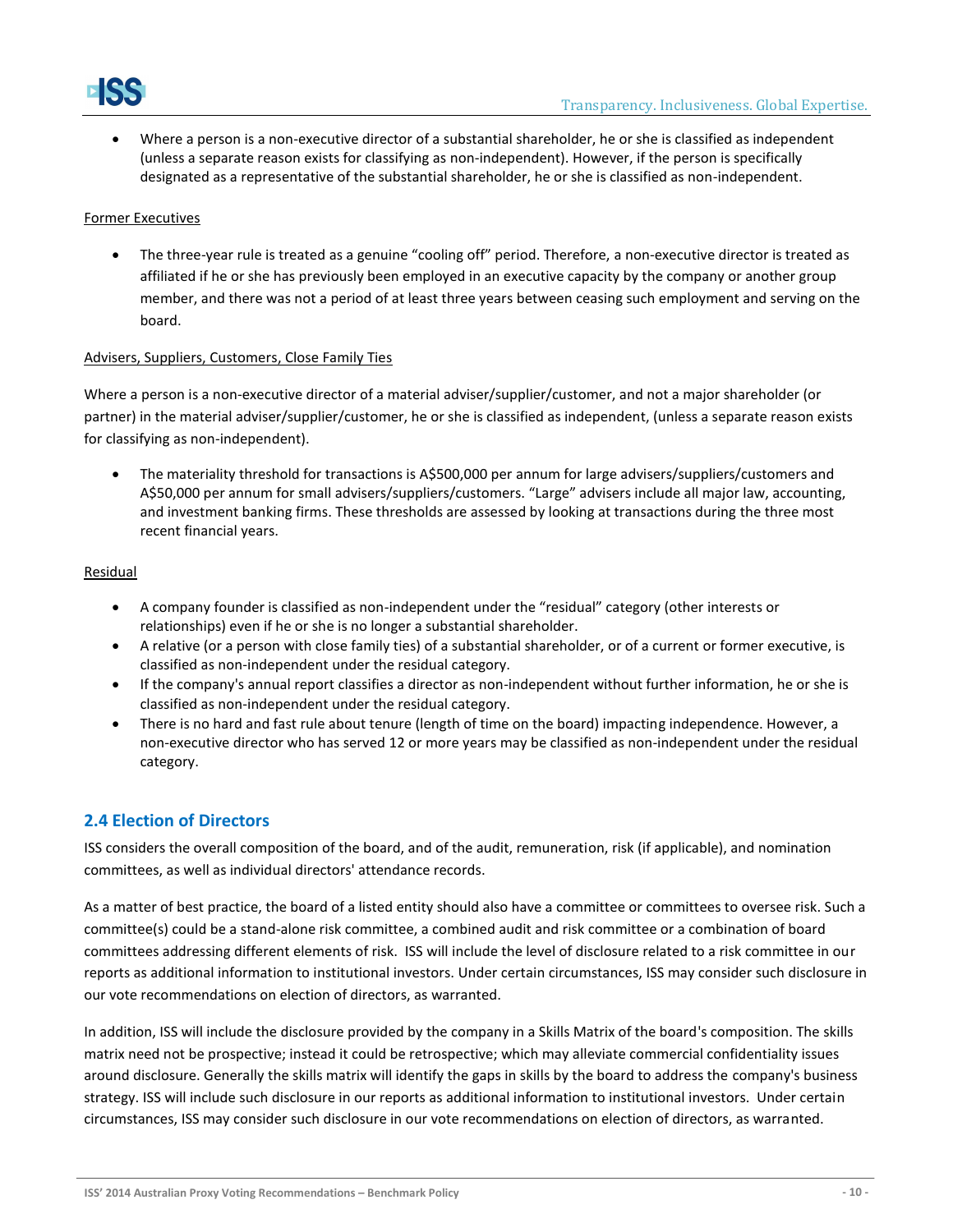ISS will also consider the history of a particular director when deciding whether to recommend in favor of a director's (re)election. Examples of circumstances where ISS will consider recommending against a director's (re)election, regardless of board composition, are when a director has had significant involvement with a failed company and/or where a director has in the past appeared not to have acted in the best interests of all shareholders.

Where there is a majority-independent board (greater than 50 percent), ISS will recommend for the (re)election of a boardnominated director unless:

- He or she is executive and chairperson, and no "lead director" has been appointed from among the independent directors (recommend against; but if he or she is company founder and integral to the company, recommend for);
- He or she is executive (but not the CEO) and is on the audit committee (recommend against);
- He or she is non-independent due to being a former partner or employee of the company's auditor, and is on audit committee (recommend against);
- He or she is executive (but not the CEO) and is on the remuneration committee, and the remuneration committee is not majority-independent (recommend against);
- He or she has attended less than 75 percent of board and committee meetings over the most recent two years, without a satisfactory explanation (recommend against);
- He or she sits on more than five other listed company boards (counting a chair as equivalent to two board positions), or is an executive director and holds more than one non-executive directorship at unrelated listed companies (recommend against, in the absence of exceptional circumstances).

Where there is not a majority-independent board (less than or equal to 50 percent):

- Generally recommend against executive directors (except the CEO and founders integral to the company) because executives do not need to sit on the board for directors to access their expertise. It is common in Australia for senior executives to be invited to board meetings to make presentations and answer questions;
- Recommend against a representative of a substantial shareholder on a board where the reason independent directors constitute a minority of the board is because of a preponderance of executive directors and representatives of one substantial shareholder. In these cases, ISS will recommend against only one representative of the substantial shareholder (typically, the director with the worst attendance record);
- Recommend against any director who is non-independent due to being a former partner or employee of the company's auditor, and is on the audit committee;
- Recommend against any director who has attended less than 75 percent of board and committee meetings over the most recent two years, without a satisfactory explanation;
- Recommend against any director who sits on more than five other listed company boards (counting a chair as equivalent to two board positions), or is an executive director and holds more than one non-executive directorship at unrelated listed companies, unless exceptional circumstances exist.

Recommend against shareholder-nominated candidates who lack board endorsement, unless they demonstrate a clear ability to contribute positively to board deliberations.

#### **Excessive Non-Audit Fees**

Generally vote against the reelection of individual directors who are members of the audit committee as constituted in the most recently completed fiscal year if Non-audit fees (Other Fees) paid to the external audit firm exceeds audit and auditrelated fees, and tax compliance/preparation fees.

In circumstances where "Other" fees include fees related to significant one-time capital structure events (such as initial public offerings) and the Company makes public disclosure of the amount and nature of those fees that are an exception to the standard "non-audit fee" category, then such fees may be excluded from the non-audit fees considered in determining the ratio of non-audit to audit/audit-related fees/tax compliance and preparation for purposes of determining whether non-audit fees are excessive.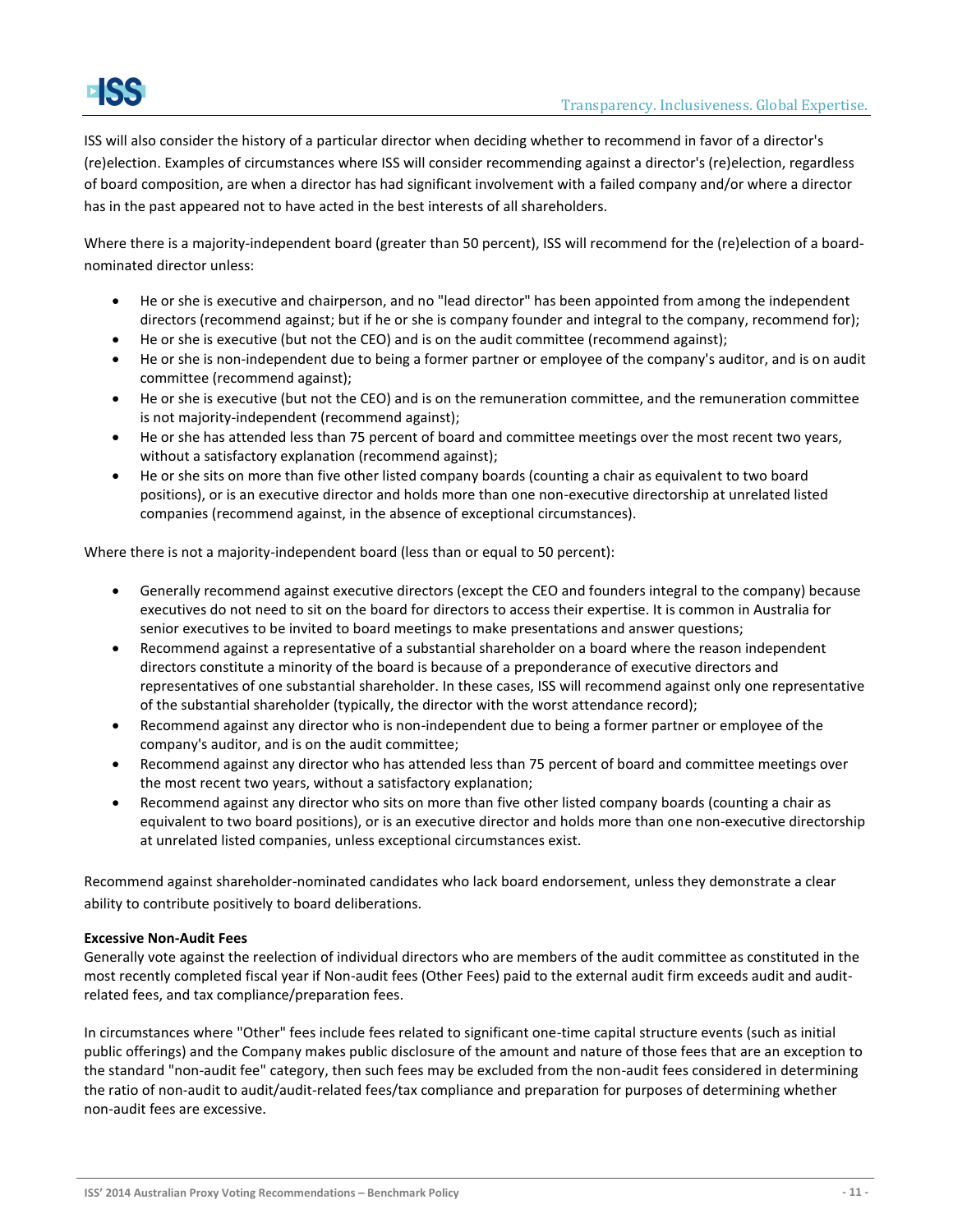Under extraordinary circumstances, recommend against directors individually, on a committee, or the entire board, due to:

- Material failures of governance, stewardship, risk oversight, or fiduciary responsibilities at the company; or
- Failure to replace management as appropriate; or
- Egregious actions related to the director(s)' service on other boards that raise substantial doubt about his or her ability to effectively oversee management and serve the best interests of shareholders at any company.

## <span id="page-11-0"></span>**2.5 Combination of CEO and Chairperson**

#### **ISS Recommendation: Case-by-Case**

ISS supports the separation of the roles of chairperson and CEO in principle but acknowledges that there may be certain mitigating factors to counterbalance a board structure where the roles are combined, such as the appointment of a lead director. ISS also considers companies should be allowed the discretion in exceptional circumstances to temporarily combine the roles if adequate justification is provided. If the company combines these two positions into one person, then the company must provide for adequate control mechanisms.

## <span id="page-11-1"></span>**2.6 Removal of Directors**

#### **ISS Recommendation: Case-by-Case**

The major decision factors are:

- Company performance relative to its peers;
- Strategy of the incumbents versus the dissidents;
- Independence of directors/nominees;
- Experience and skills of board candidates;
- Governance profile of the company;
- Evidence of management entrenchment;
- Responsiveness to shareholders.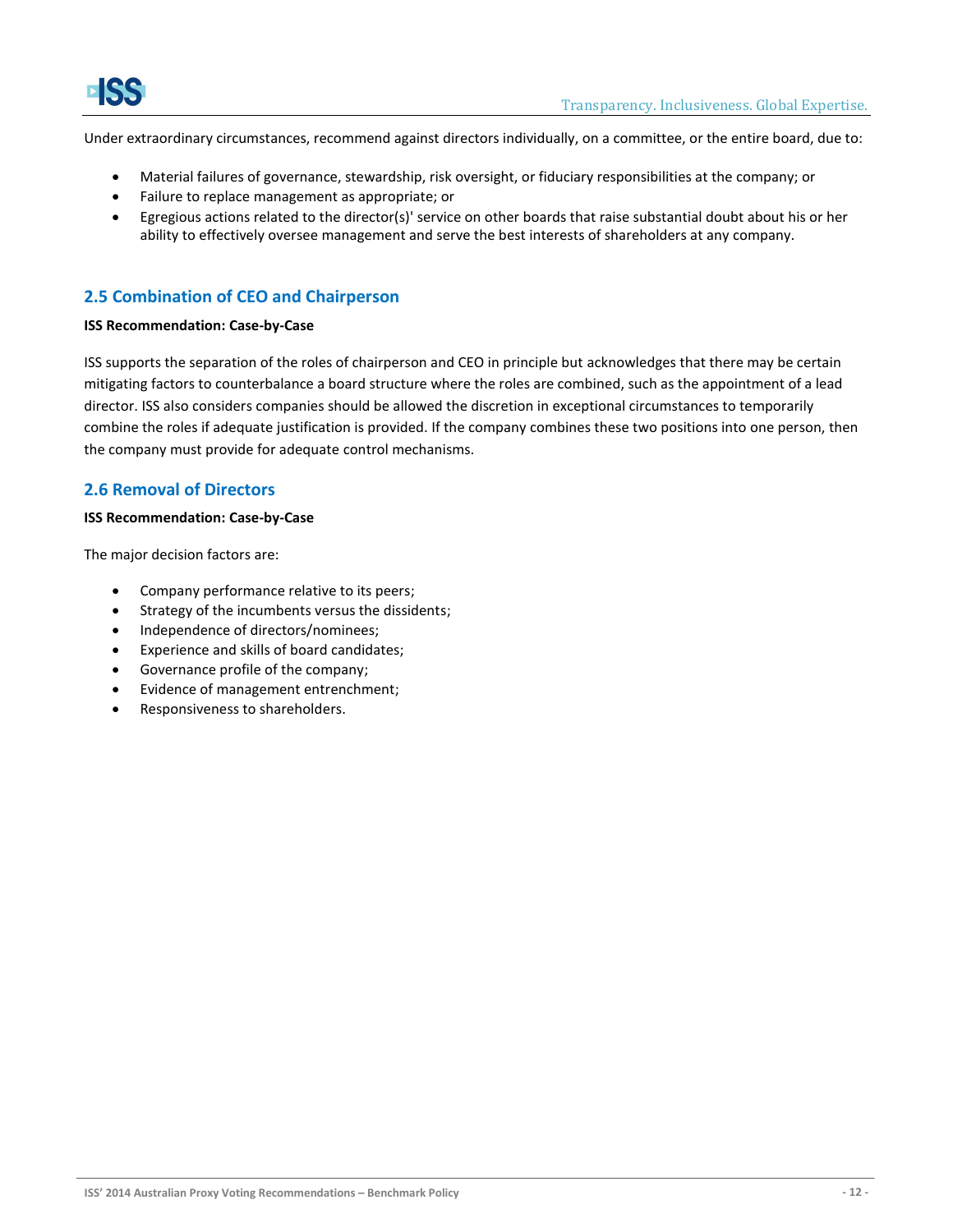## <span id="page-12-0"></span>**3. REMUNERATION**

## <span id="page-12-1"></span>**3.1 Remuneration Report**

#### **ISS Recommendation: Case-by-Case**

ISS' approach is to ascertain, from the remuneration report, the key positive and negative features of the company's approach to executive and non-executive remuneration, and then make a voting recommendation after balancing those positive and negative features. An assessment is made of: (a) the way in which the company pays its executives and nonexecutive directors; (b) the adequacy and quality of the company's disclosure generally; and (c) the appropriateness and quality of the company's disclosure linking identified material business risks and the predetermined key performance indicators (KPI) that determine annual variable executive compensation outcomes.

The Australian Securities and Investment Commission (ASIC) released Regulatory Guide (RG) 247 on 27 March 2013 to give guidance to companies on their compliance to disclosure under section 299A of the Corporations Act 2001 (Cth) (the Act) – Annual directors' report – additional and general requirements for listed entities. Specifically sub sections  $(1)$  – (a) to (c) of section 299A of the Act. RG 247 sets out the required disclosure in the Operating and Financial Review (OFR) in terms of the company's prospects for *future financial years* in terms of the company's business strategies and material business risks.

ISS' approach is to ascertain from the OFR if the company has linked, in the remuneration report, the management of its material business risks to its key performance indicators (KPI) in determining remuneration for key management personnel (KMP).

In relation to (a), ISS' approach to long-term incentive plans is covered in "Remuneration of Executives: Long-Term Incentives" below.

## <span id="page-12-2"></span>**3.2 Remuneration of Non-Executive Directors: Increase in Aggregate Fee Cap**

#### **ISS Recommendation: Case-by-Case**

This type of resolution seeks shareholder approval for an increase in the maximum aggregate level of fees able to be paid to the company's non-executive directors. It is a requirement of the ASX Listing Rules for companies to obtain shareholder approval for any increase in the fee cap.

When assessing requests for an increase in the fee cap, ISS applies a case-by-case approach, taking into account the following factors:

- The size of the proposed increase;
- The level of fees compared to those at peer companies;
- The explanation the board has given for the proposed increase;
- Whether the company has discontinued retirement benefits;
- The company's absolute and relative performance over (at least) the past three years based on measures such as (but not limited to) share price, earnings per share and return on capital employed;
- The company's policy and practices on non-executive director remuneration, including equity ownership;
- The number of directors presently on the board and any planned increases to the size of the board;
- The level of board turnover.

If the company has an active retirement benefits plan for non-executive directors, recommend against the increase. ISS also will recommend against a fee cap increase where a company is seeking an increase after a period of poor absolute and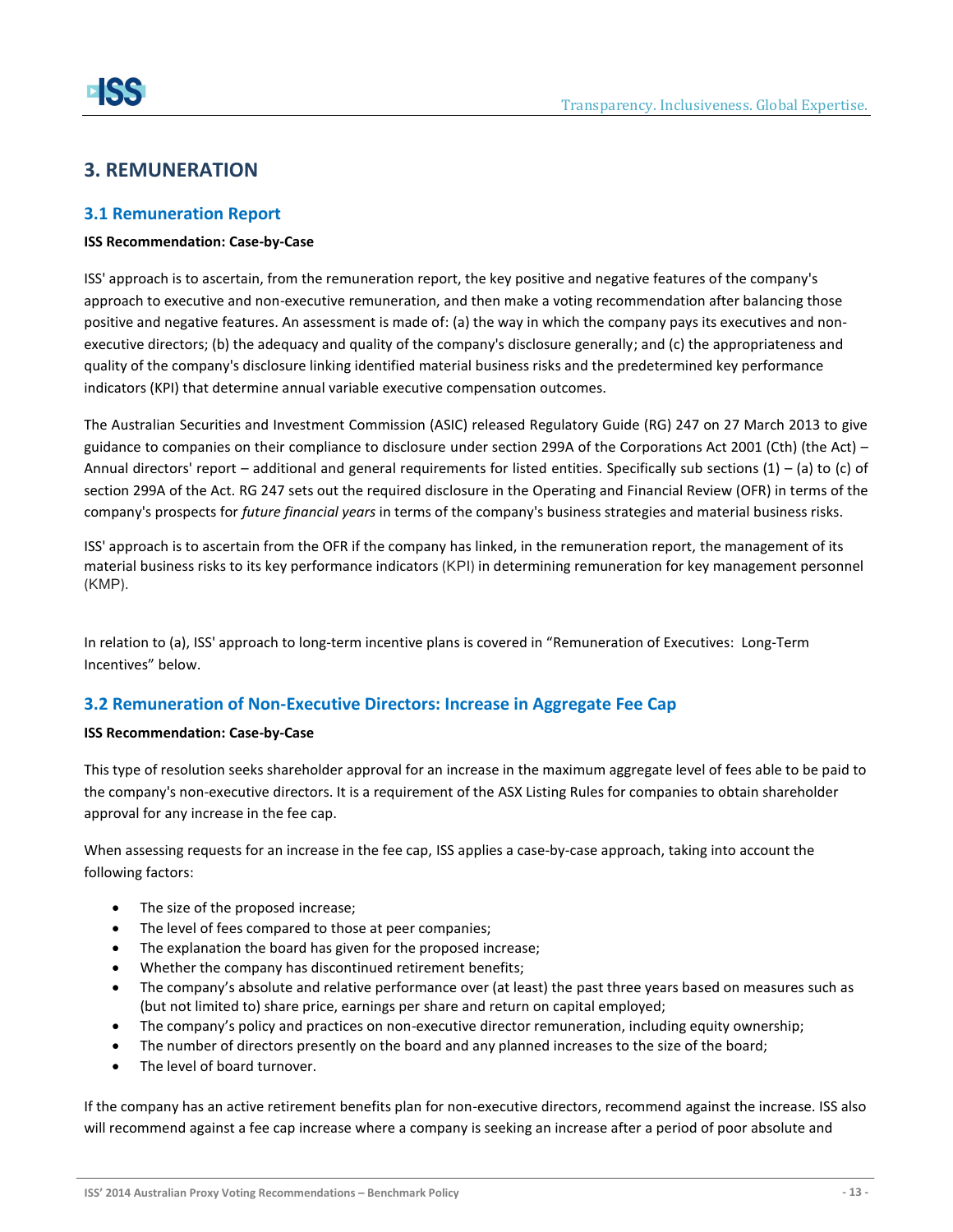relative performance, where the same board (or largely the same board) has overseen this period of poor performance and where the fee cap increase is not being sought for the purposes of board renewal.

## <span id="page-13-0"></span>**3.3 Remuneration of Non-Executive Directors: Approval of Share Plan**

#### **ISS Recommendation: Generally For**

This type of resolution seeks shareholder approval for the company's non-executive directors to receive some of their fees in the form of shares rather than cash. The reason for the resolution is that listed companies can only issue equity securities to directors if shareholders approve such issuances in advance (Listing Rule 10.14).

The ISS recommendation in such cases is generally for because all three key sets of guidelines in Australia (ASX Corporate Governance Council, FSC, and those of the Australian Council of Super Investors - ACSI) support companies taking steps to encourage non-executive directors to acquire a material shareholding.

## <span id="page-13-1"></span>**3.4 Remuneration of Executive Directors: Share Incentive Schemes**

#### **ISS Recommendation: Case-by-Case**

Share incentive schemes in Australia usually provide for "performance rights," "performance shares," "conditional rights," or similar instruments, all of which are economically zero exercise price options (ZEPOs).

The use of share option plans has significantly declined to a level which makes them rare. This is largely because of the introduction in Division 83A (the Income Tax Assessment Act 1997 (Cth) effective from 1 July 2009) of taxation at vesting. In addition, the elimination of tax refunds for vested but "out of the money" options has also exacerbated the situation following the introduction of Division 83A of the Income Tax Assessment Act 1997 (Cth) effective from 1 July 2009.

A smaller number of share incentive schemes are structured as loan-funded share plans.

## <span id="page-13-2"></span>**3.5 Remuneration of Executives: Long-Term Incentives**

#### **ISS Recommendation: Case-by-Case**

In Australia, there is no statutory or listing rule requirement for companies to put long-term incentive plans before shareholders for approval. Some companies choose to seek shareholder approval of a plan so that equity instruments issued under it do not count toward the "15 percent in 12 months" dilution cap (see "Issue of Shares (Placement): Advance Approval", above).

Under ASX Listing Rule 10.14, companies must seek shareholder approval for any grant of equity awards to a director. However, there is a carve-out for grants of shares where those shares were purchased on-market rather than being newly issued. This carve-out was introduced in a controversial amendment to Listing Rule 10.14 in October 2005. In ISS' view reflecting the views of many institutional investors in Australia - the carve-out is inappropriate, and long-term incentive grants of shares to executive directors should be put to shareholders for a vote, regardless of whether the shares are newly issued or purchased on market. If a company utilizes the Listing Rule 10.14 carve-out, this is treated as a negative factor in ISS' assessment of the Remuneration Report.

ISS reviews long-term incentive plans (and proposed grants of equity awards to particular directors) according to the following criteria:

#### Exercise Price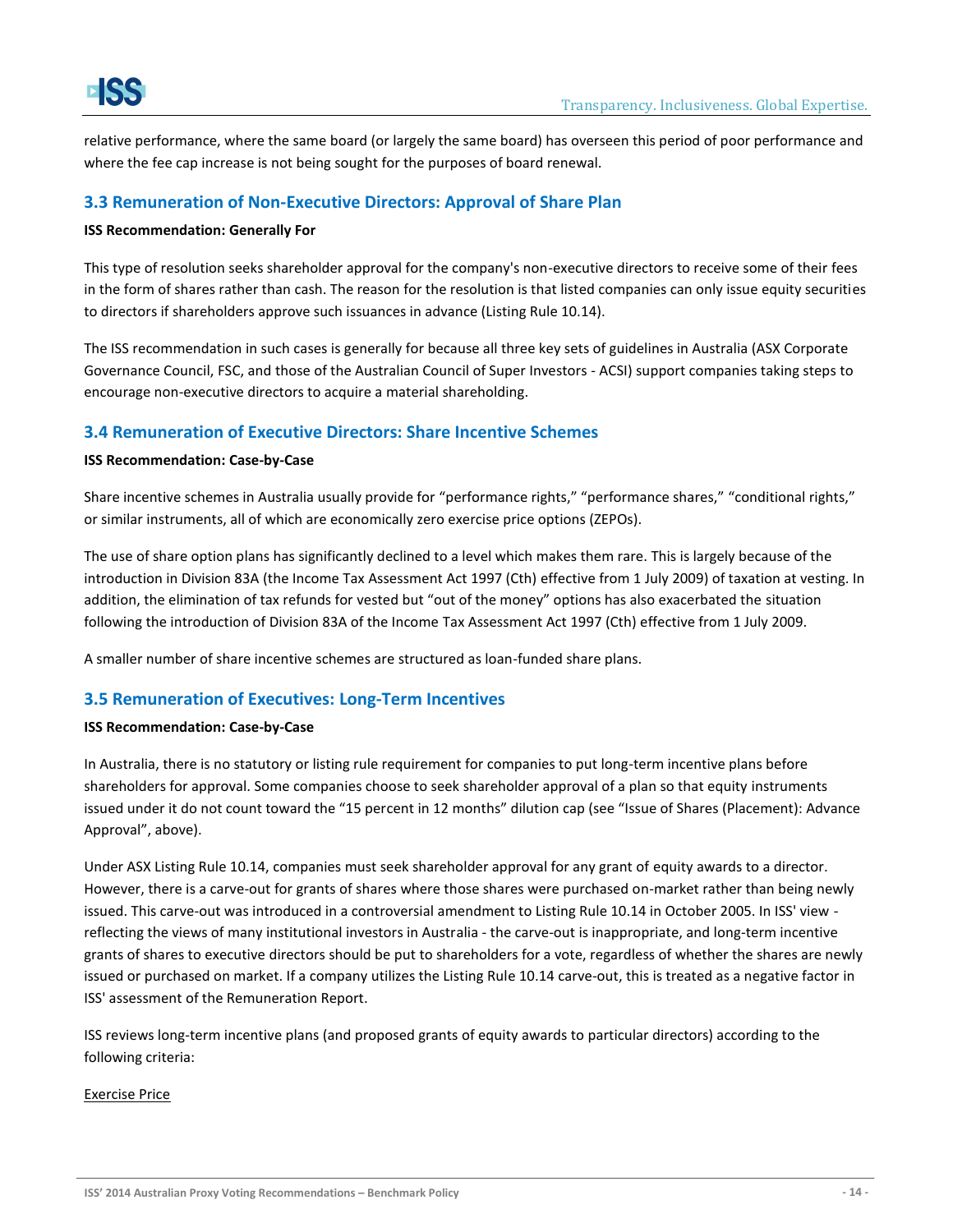

- Option exercise prices should not be at a discount to the market price at the grant date. (Many Australian companies now issue performance rights or performance shares, which are ZEPOs. These are not treated as "discounted" rights, but the following requirements in terms of vesting period, performance hurdles, etc., apply equally.)
- Plans should not allow the repricing of underwater rights.

#### Vesting Period

 Should be appropriate time restrictions before rights can be exercised (if 50 percent or more of securities can vest in two years or less, this is too short).

#### Performance Hurdles

- Generally, a hurdle that relates to total shareholder return (TSR) is preferable to a hurdle that specifies an absolute share price target or an accounting measure of performance (such as earnings per share (EPS)).
- Where a relative hurdle is used (comparing the company's performance against a group of peers or against an index), no vesting should occur for sub-median performance, and the peer group should be defensible (e.g. not too small, and not "cherry picked").
- A sliding-scale hurdle under which the percentage of rights that vest increases according to a sliding scale of performance (whether absolute or relative) – is generally preferable to a hurdle under which 100 percent of options vest once a single target is achieved.
- Where an absolute share-price target is used, executives can be rewarded by a rising market even if their company does relatively poorly. In addition, even if a share-price hurdle is set at a significantly higher level than the prevailing share price, then the hurdle may not be particularly stretching if the option has a long life and there are generous retesting provisions.
- An accounting-related hurdle does not necessarily require that shareholder value be improved before the incentive vests. In other words, with an accounting performance hurdle, it is possible for incentives to vest – and executives to be rewarded – without any medium to long-term improvement in shareholder return having been delivered. Growth in EPS may, but does not always, translate into a material increase in share price and dividends over the medium to long term.
- Two different types of options should be distinguished: (1) grants of market-exercise-price options (traditional options), and (2) ZEPOs. Traditional options have an in-built share price appreciation hurdle, because the share price must increase above its level at the grant date for the executive to have an incentive to exercise. ZEPOs have no exercise price; the executive pays nothing to the company on exercising the rights. An EPS hurdle can lead to executive reward without any increase in shareholder return if the instruments are ZEPOs, but not if they are traditional options. Therefore, an EPS hurdle can more readily be supported if traditional options, rather than ZEPOs, are being granted.
- For an EPS target to be sufficiently stretching, the target should specify a hurdle that will require EPS to have grown significantly. In assessing whether an EPS hurdle is sufficiently stretching for a particular company, ISS will consider the EPS forecasts for a particular company produced and published by analysts and any earnings guidance provided by management. If a sliding-scale EPS hurdle is used, a significant proportion of the options should vest only for EPS performance that exceeds consensus analyst forecasts.

#### Retesting

 A retest is where the performance hurdle has not been achieved during the initial vesting period, and the plan permits further testing of the performance hurdle on a later date or dates. Many investors, in markets like the U.K., do not support retesting of performance criteria on share options or other share-based incentive awards, arguing that retesting undermines the incentive value of such awards. However, such provisions have not been uncommon in the Australian market. At the same time, however, as companies have moved toward annual grants of awards that mitigate the concerns over "cliff-vesting," and the increasingly held view among institutions that retesting does not constitute best practice, companies are encouraged to review such practices and move toward reducing the number of retests to a small number, if not eliminating retesting altogether.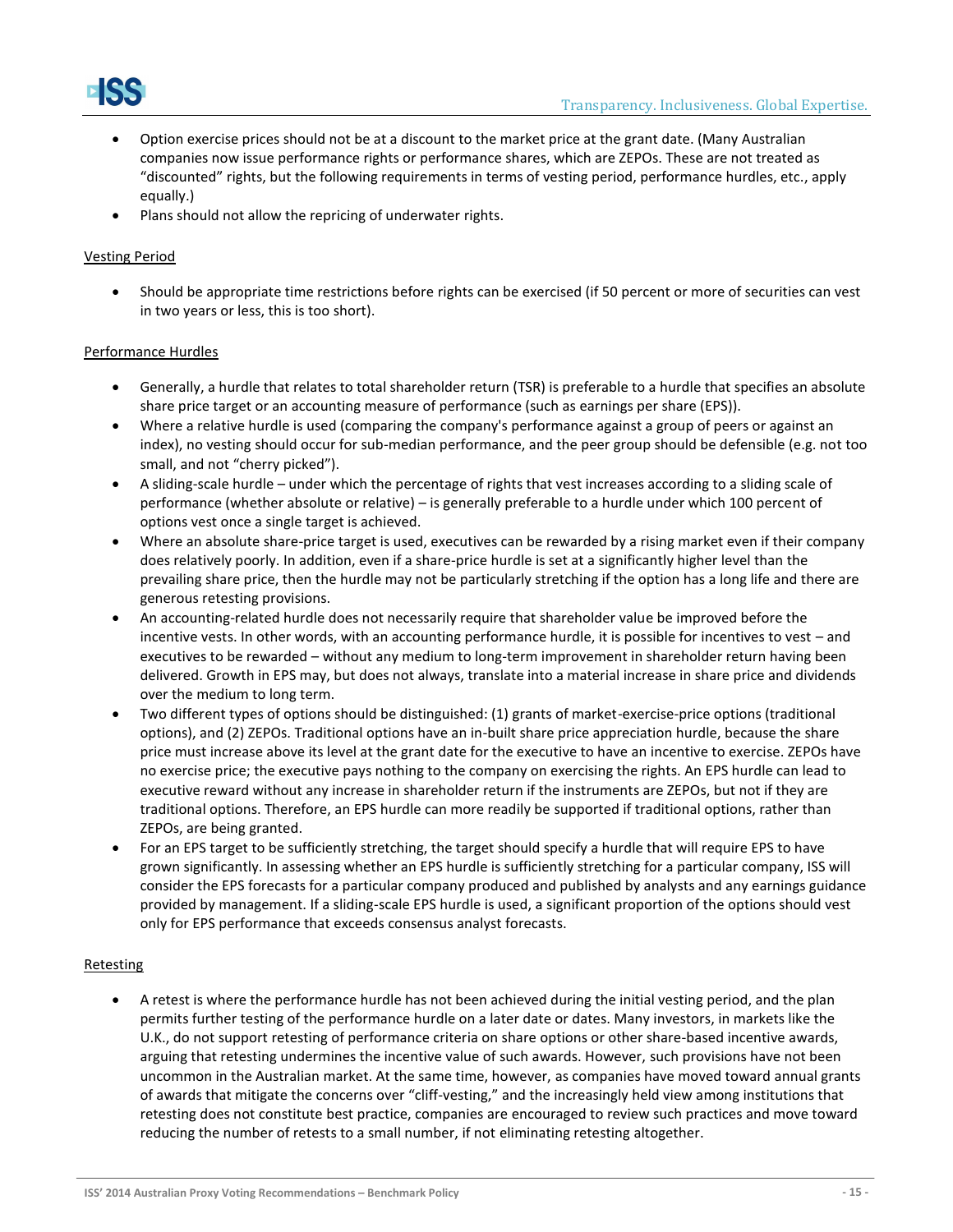In cases where retesting exists, ISS will evaluate the type of retesting, either fixed-base or rolling, and the frequency of the retesting. (Fixed-base testing means performance is always tested over an ever-increasing period, starting from grant date. This is less concerning than retesting from a rolling start date.) Where a company has a particularly generous retesting regime, and has not committed to reduce the number of retests to a small number, ISS will recommend against a resolution to approve the scheme in question, or a grant of rights under the scheme. This may also lead to an against recommendation on the remuneration report, depending on other aspects of executive and non-executive pay. In the case of new plans, ISS considers that companies should not include

## **Transparency**

- Methodology for determining exercise price should be disclosed.
- Shareholders should be presented with sufficient information to determine whether the scheme will reward superior future performance.

retesting provisions as a matter of best practice, but will take a case-by-case approach in such instances.

- Proposed volume of securities which may be issued should be disclosed to enable shareholders to assess dilutionary impact.
- Time restrictions before options can be exercised should be disclosed.
- Any restrictions on disposing of shares received should be disclosed.
- Full cost of options to the company should be disclosed.
- Method used to calculate cost of options should be disclosed, including any discount applied to account for the probability of equity incentives not vesting.
- Method of purchase or issue of shares on exercise of options should be disclosed.

## Dilution of Existing Shareholders' Equity

 Aggregate number of shares and options issued under all employee and executive incentive schemes should not exceed 10 percent of issued capital.

#### Level of Reward

 Value of options granted (assuming performance hurdles are met) should be consistent with comparable schemes operating in similar companies.

#### Eligibility for Participation in the Scheme

- Scheme should be open to all key executives.
- Scheme should not be open to non-executive directors.

#### Other

- Plans should include reasonable change-in-control provisions (i.e. pro rata vesting time and size of awards).
- Plans should include "good" leaver/"bad" leaver provisions to minimize excessive and unearned payouts (see below for a discussion of ISS specific approach to resolutions seeking approval for termination benefits to executives generally and under equity plans).

In summary, ISS generally opposes plans, and proposed grants under plans, if any of the following apply:

- Exercise price is discounted;
- Vesting period is too short;
- Performance hurdles are not sufficiently demanding (although ISS will take into account whether the plan is used for a wide group of employees in evaluating performance hurdles under a particular plan);
- Extensive retesting of performance criteria is permitted over an extended time period if the original performance criteria are not met during the initial testing period;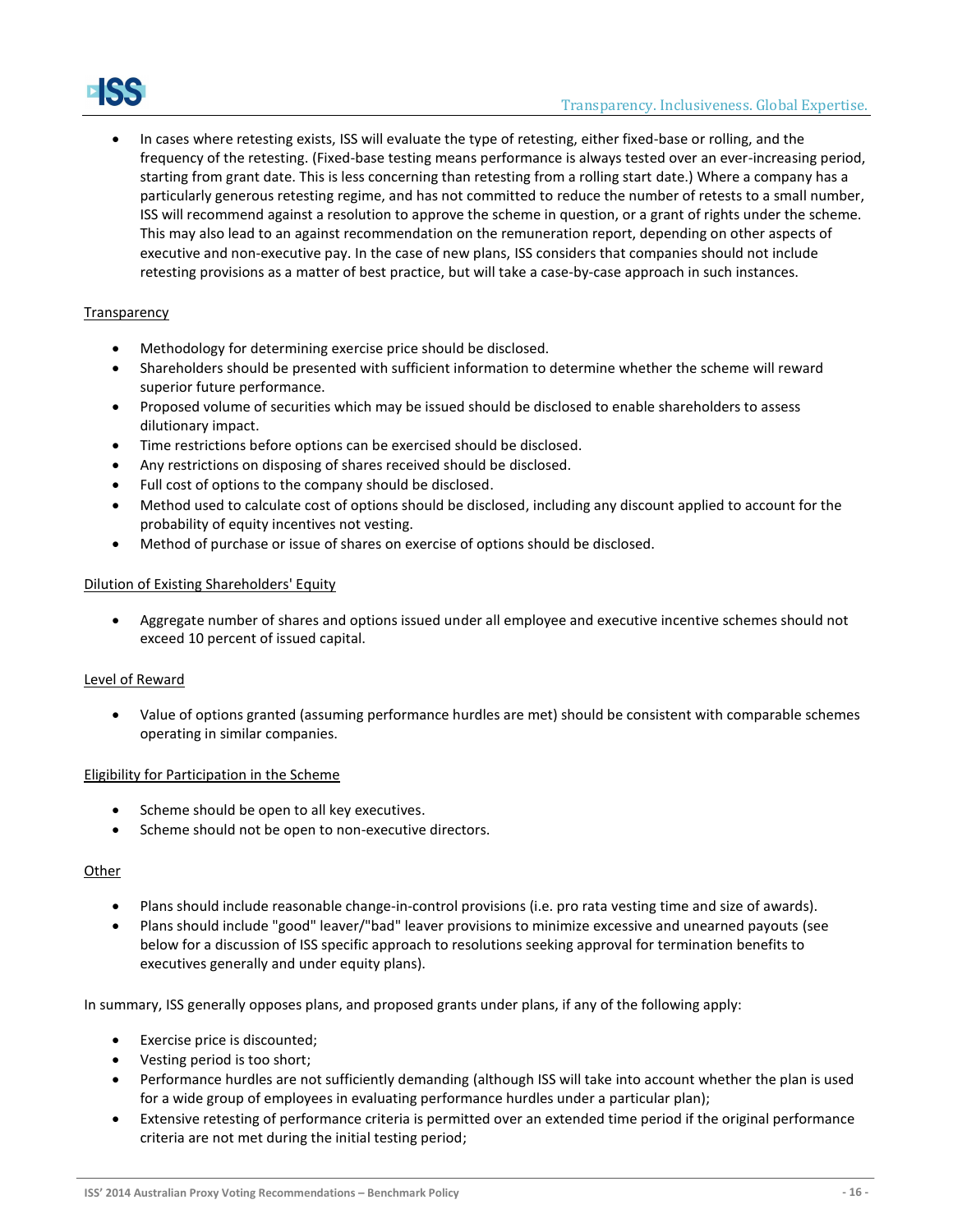



- Plan allows for excessive dilution;
- Company failed to disclose adequate information regarding any element of the scheme.

## <span id="page-16-0"></span>**3.6 Long-Term Incentive Plan Amendments**

#### **ISS recommendation: Case-by-Case**

When evaluating amendments to existing plans ISS initially uses its long-term incentive plan guidelines (see above). ISS then determines if the amendment is improving/removing negative features or if it is exacerbating such features. If the amendment is eliminating negative features, the amendment could potentially be supported. However, if the amendment is neutral, ISS would recommend against the amendment to express dissatisfaction with the underlying terms of the plan.

## <span id="page-16-1"></span>**3.7 Termination Benefit Approvals**

#### **ISS recommendation: Case-by-Case**

Amendments to the Australian Corporations Act in November 2009 capped allowable (i.e. without shareholder approval) "termination benefits" to senior executives at 12 months' base pay. Formerly the Corporations Act required shareholder approval only where the termination payment was in excess of seven times total remuneration. Companies are able to seek approval of such payments, including benefits from unvested equity grants on termination, in advance including by seeking general approval for vesting of equity incentives on termination under a specific equity plan.

ISS will generally recommend against resolutions seeking approval of termination payments for executives in excess of the statutory maximum (i.e. 12 months' base pay), except where there is clear evidence that the termination payment would provide a benefit to shareholders.

In cases where approval is sought for termination benefits under any equity plan, vote for the provision of termination benefits under the plan in excess of 12 months' base salary, only if the approval is for three years or less and no vesting without satisfaction of sufficiently demanding performance hurdles is permitted.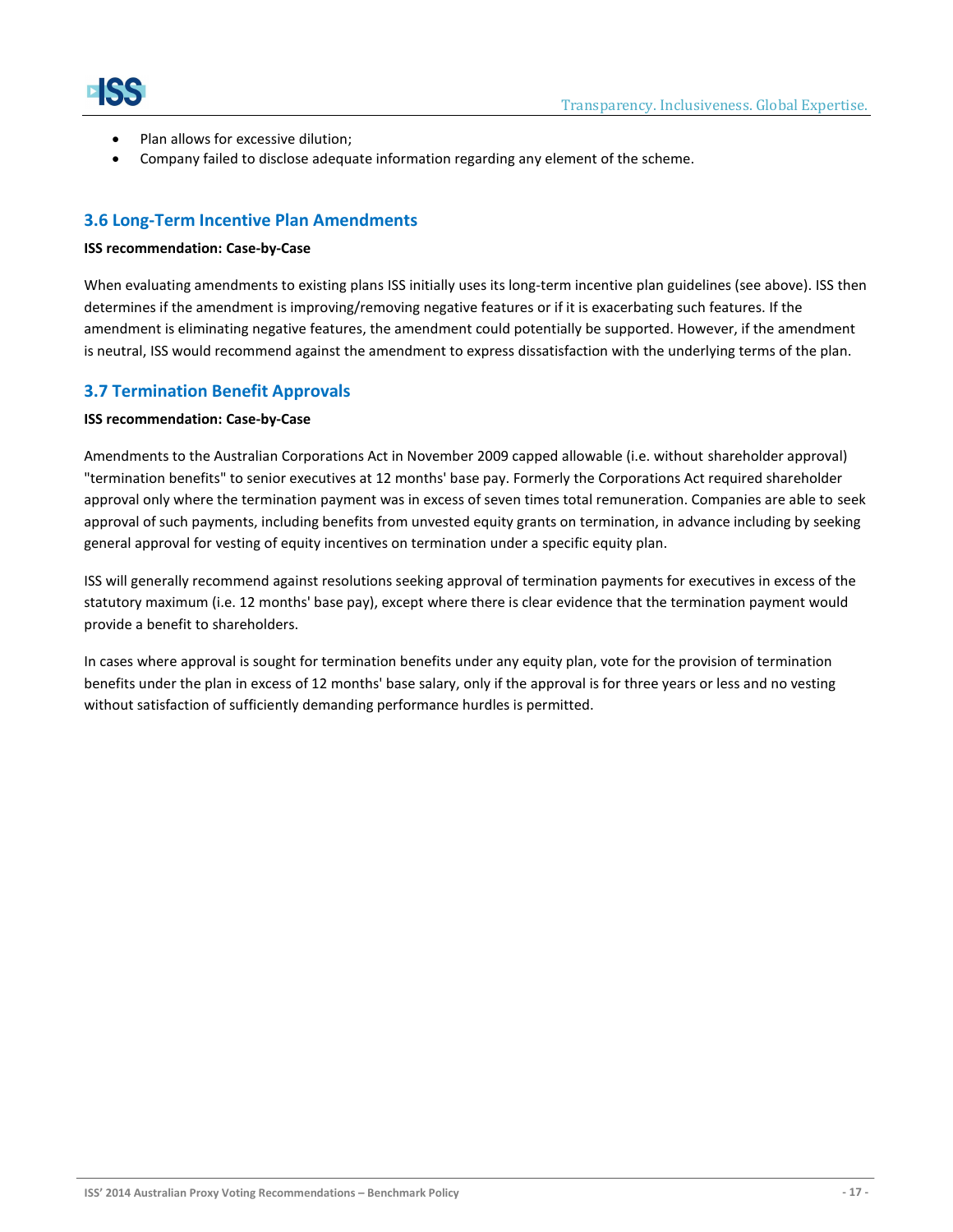## <span id="page-17-0"></span>**4. AUDITORS**

## <span id="page-17-1"></span>**4.1 Reappointment of Auditor, and Authorization for the Directors to Set Auditor's Remuneration**

### **ISS Recommendation: Generally For**

This type of resolution is not required under Australian law, and so it arises for ASX-listed companies that are incorporated in the United Kingdom, Papua New Guinea, and other countries where annual reappointment of the auditor is a statutory requirement.

ISS will recommend for the appointment of auditors and authorizing the board to fix their remuneration, unless:

- There are serious concerns about the accounts presented or the audit procedures used;
- Non-audit related fees are substantial or are routinely in excess of standard annual audit fees.

## <span id="page-17-2"></span>**4.2 Appointment of a New Auditor**

#### **ISS Recommendation: Generally For**

Whenever an Australian public company changes its auditor during the year, it is required to put the auditor up for election by shareholders at the next AGM. Often a new auditor is selected by the board during the year and may or may not have started work by the time the shareholders vote on its election.

Unless there is some compelling reason why a new auditor selected by the board should not be endorsed, the recommendation is for. A compelling reason might be a past association as auditor during a period of financial trouble.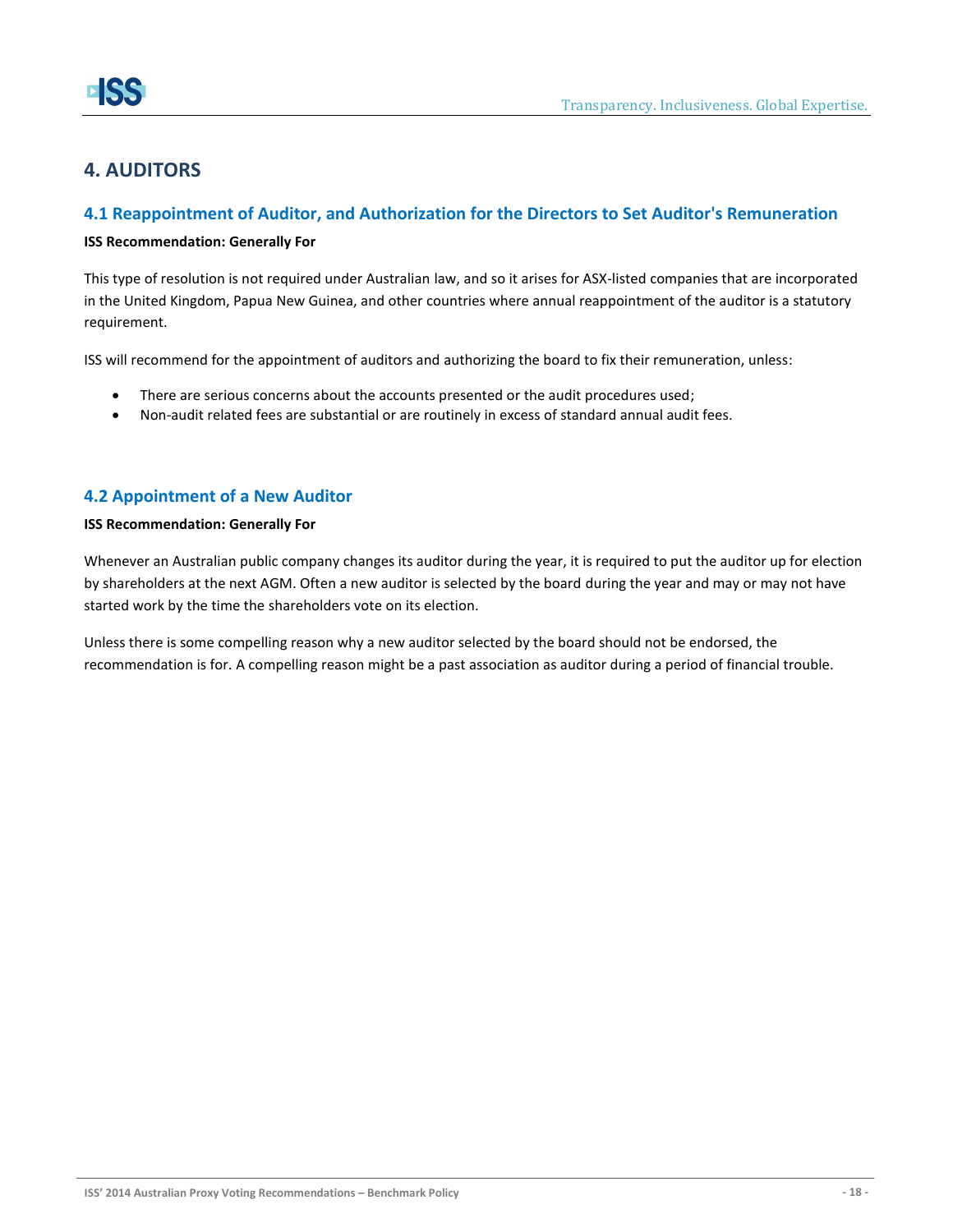## <span id="page-18-0"></span>**5. Environmental and Social Issues**

## <span id="page-18-1"></span>**5.1 Global Approach**

#### **ISS recommendation: Case-by-Case**

Issues covered under the policy include a wide range of topics, including consumer and product safety, environment and energy, labor covered standards and human rights, workplace and board diversity, and corporate political issues. While a variety of factors goes into each analysis, the overall principle guiding all vote recommendations focuses on how the proposal may enhance or protect shareholder value in either the short term or long term.

Generally vote case-by-case, taking into consideration whether implementation of the proposal is likely to enhance or protect shareholder value, and in addition the following will be considered:

- If the issues presented in the proposal are more appropriately or effectively dealt with through legislation or government regulation;
- If the company has already responded in an appropriate and sufficient manner to the issue(s) raised in the proposal;
- Whether the proposal's request is unduly burdensome (scope, timeframe, or cost) or overly prescriptive;
- The company's approach compared with any industry standard practices for addressing the issue(s) raised by the proposal;
- If the proposal requests increased disclosure or greater transparency, whether or not reasonable and sufficient information is currently available to shareholders from the company or from other publicly available sources; and
- If the proposal requests increased disclosure or greater transparency, whether or not implementation would reveal proprietary or confidential information that could place the company at a competitive disadvantage.

## <span id="page-18-2"></span>**5.2 Board diversity**

ISS views diversity on boards as an important topic for engagement with the company, we examine diversity as part of board refreshment so as to provide our clients with the best information on which to base an informed voting decision.

#### **What are Measurable objectives?**

Objectives such as introducing a diversity policy or a committee charter by themselves are not effective unless they contain appropriate numerical targets. The diversity policy should include appropriate and meaningful benchmarks that are able to be, and are, measured and monitored for effectiveness in addressing any gender imbalance issues in an organisation.

#### **Defining Diversity:**

It is accepted that a company may take a broader definition of diversity in its approach than only gender. Such a definition may include matters of age, disability, ethnicity, marital or family status, religious or cultural background, sexual orientation and gender identity.

ISS reports on whether a company:

- has a diversity policy;
- has measurable objectives on promoting gender diversity;
- reports on progress against those measurable objectives; and
- reports on the respective proportions of men and women on the board, in senior executive positions and across the whole organisation (including how the company has defined "senior executive" for these purposes); or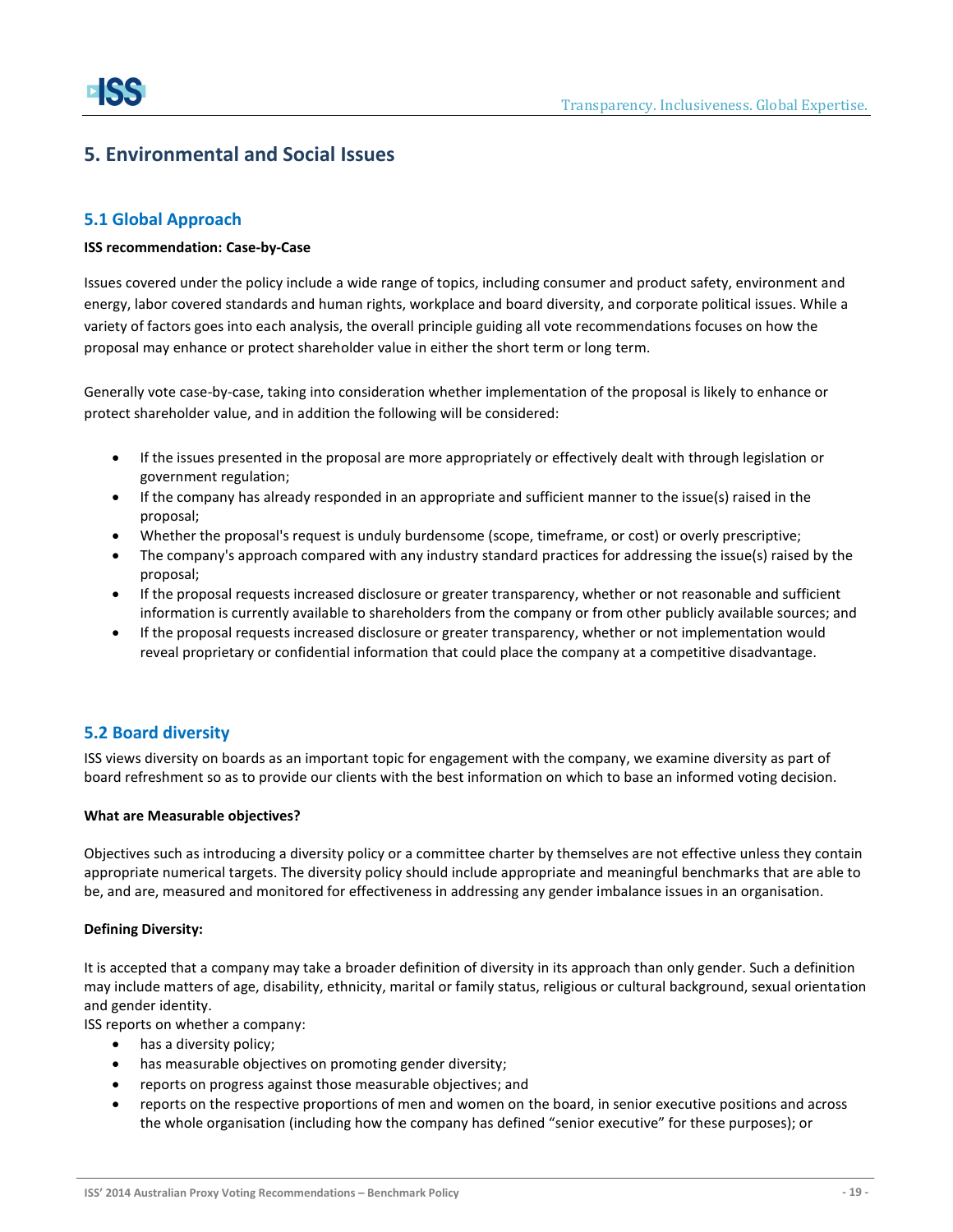

- o if the entity is a "relevant employer" under the Workplace Gender Equality Act, the entity's most recent "Gender Equality Indicators", as defined in and published under that Act;
- Whether the company uses Box 1.5 of the ASX Guidelines 3rd Ed. to create the company's diversity policy.

ISS will report on the company's disclosure on the measures to achieve greater diversity.

## <span id="page-19-0"></span>**5.3 Economic, Environmental, and Sustainability Risks**

ISS will report on the quality of the company's disclosure on its economic, environmental, and sustainability risks and how it regards these risks.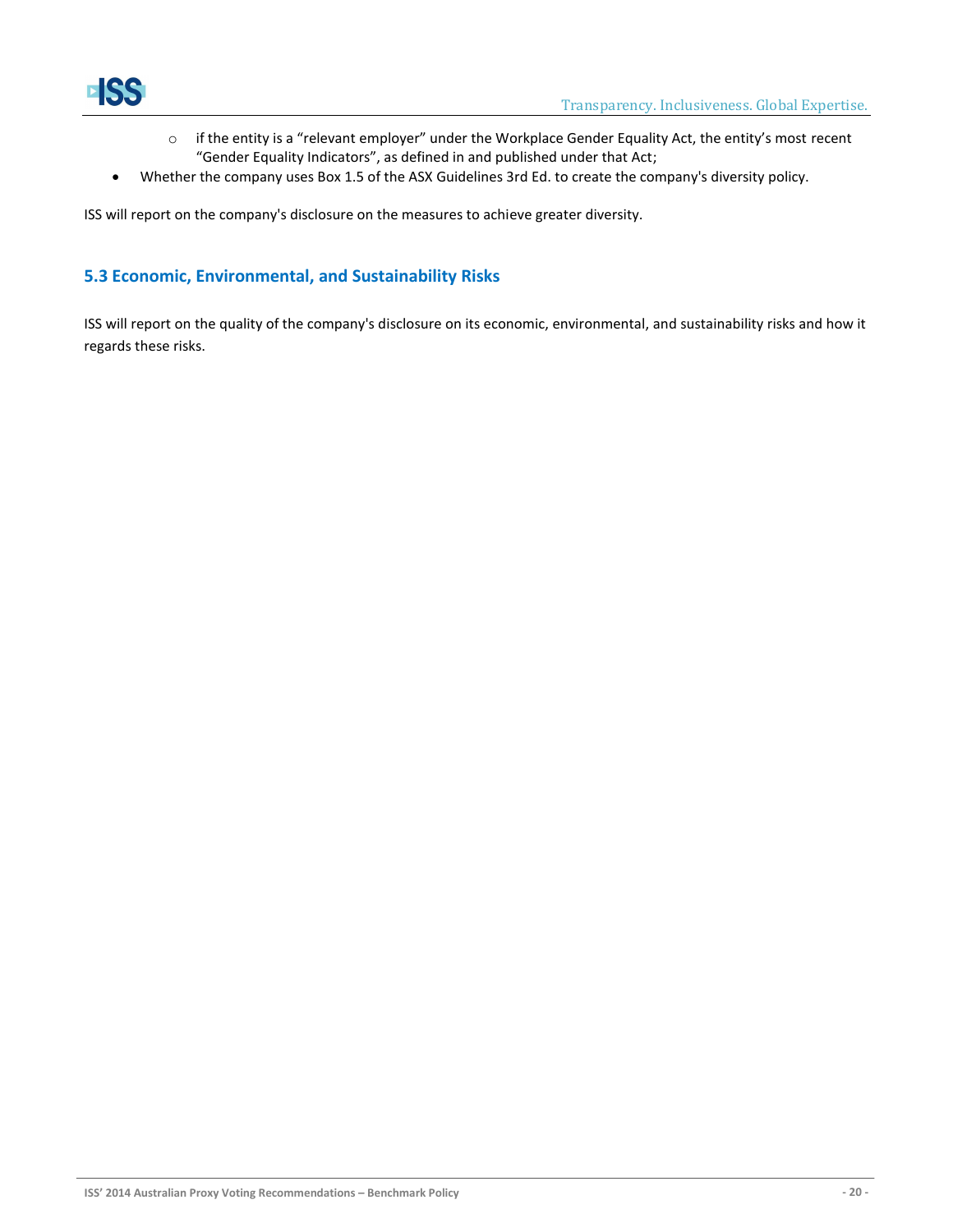## <span id="page-20-0"></span>**MISCELLANEOUS**

## <span id="page-20-1"></span>**Constitutional Amendment**

#### **ISS Recommendation: Case-by-Case**

Proposals to amend the company's constitution are required to be approved by a special resolution (75-percent majority of votes cast).

Proposals range from a general updating of various clauses to reflect changes in corporate law and ASX Listing Rules, to complete replacement of an existing constitution with a new "plain language," and updated, version.

## <span id="page-20-2"></span>**Renewal of "Proportional Takeover" Clause in Constitution**

#### **ISS Recommendation: Generally For**

The Australian Corporations Act allows a company to include in its constitution a clause that requires shareholder approval for a proportional (partial) takeover offer to be made. Under this type of clause, a proportional takeover offer cannot proceed to be mailed out to shareholders until after the company has held a general meeting at which shareholders vote on whether to allow the offer to be made. The clause can remain in the constitution for a maximum of three years. It is standard practice among ASX-listed companies to ask their shareholders to reinsert the clause into the constitution, at every third AGM. The clause cannot be used as a management entrenchment device given that if a shareholder meeting to vote on the approval of the making of a proportional bid is not held within 14 days of the bid expiry deadline, allowing the bid to be made will be taken as approved.